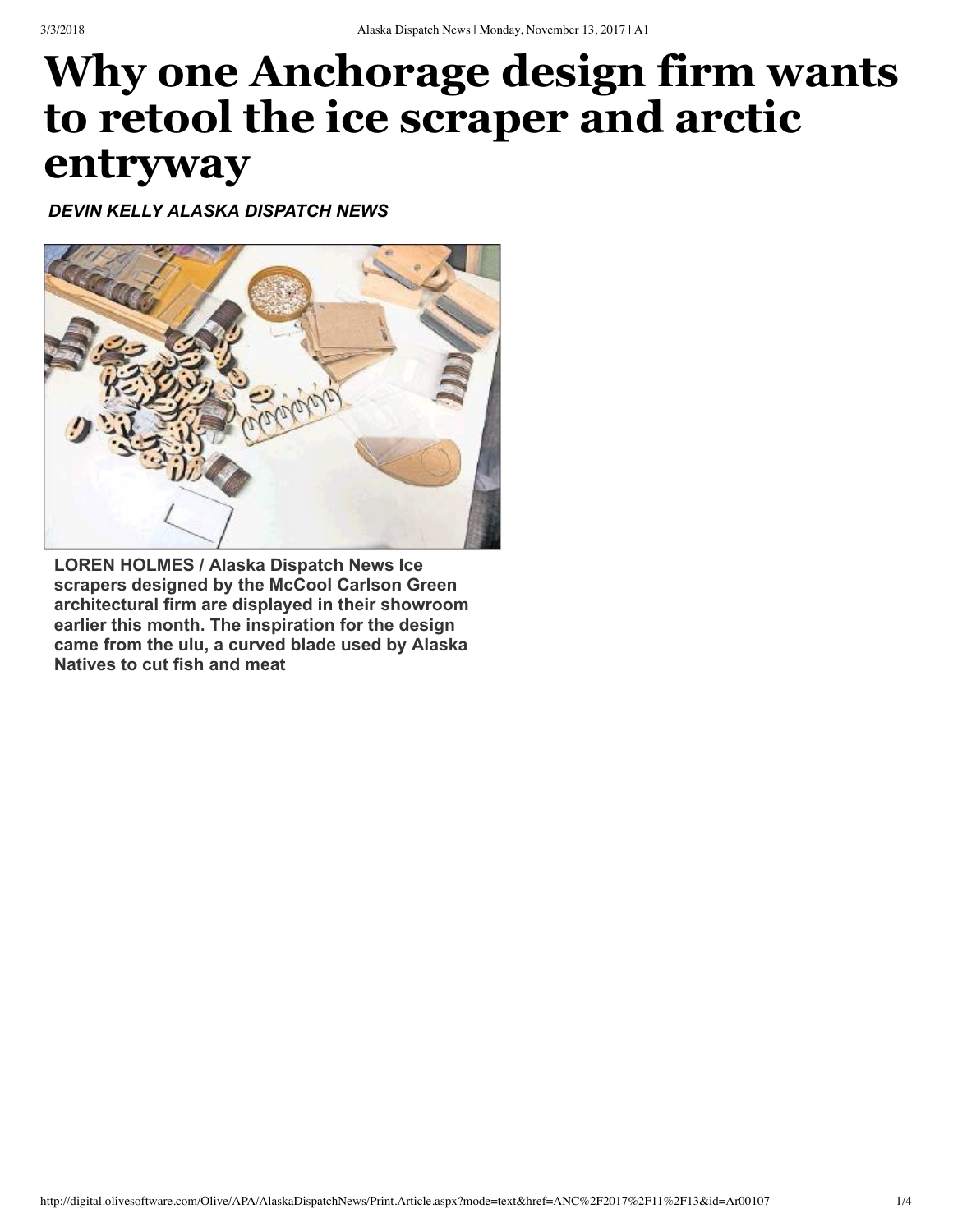

**LOREN HOLMES / Alaska Dispatch News Architect Garrett Burtner shows off a coat rack at the McCool Carlson Green showroom in early November. The architectural firm has been dabbling in functional objects — like ice scrapers, coat racks and benches — that are designed to fit into an arctic entryway and make the space more functional and inspirational.**

A prominent Anchorage architecture and design firm wants to inject beauty into the more mundane features of northern life, like windshield scrapers and arctic entries.

The firm, McCool Carlson Green, has designed some of the city's most recognizable public buildings, including the main terminal of Ted Stevens Anchorage International Airport, the Nesbett Courthouse and the Alaska Airlines Center.

A few years ago, the firm began to think beyond buildings. Garrett Burtner, the director of technology and innovation, was interested in a smaller scale. Burtner, who grew up in Alaska, wanted to design products that are used every day in the north.

Burtner and his teammates turned first to tools. Inspiration came from the ulu, the distinctive and functional knife with a curved blade used by Alaska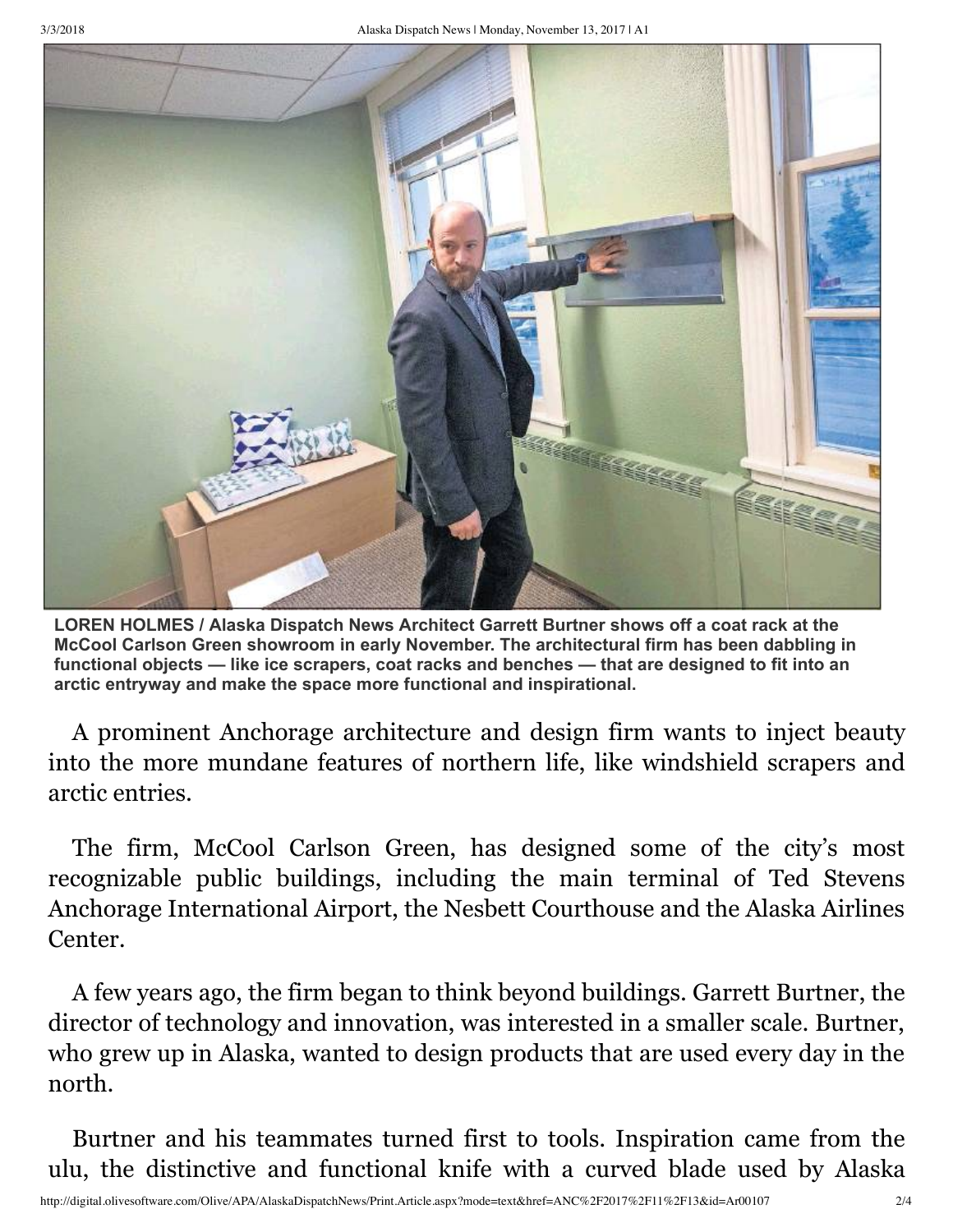Natives to cut fish and meat.

The team settled on designing a tool that is both ubiquitous and easily manufactured: an ice scraper.

"Everyone has a big plastic club from Fred Meyer or wherever," Burtner said. "So we started rethinking the ice scraper."

The scraper, unveiled at the Anchorage Museum last year, was the first product to come out of "object\_," the name for the firm's slowly growing line of accessories for modern life in the north. Architects around the world have designed furniture and other materials to complement homes and buildings. But Burtner said it's less common among architects and designers in Alaska, given the state's limited access to materials, long winters and geographic isolation.

The McCool Carlson Green team wanted to design objects with distinctly Alaskan or northern qualities that would be useful during long winters, said Nicholas Horn-Rollins, an intern architect and designer.

For the ice scraper, the designers used laser-cut acrylic plastic for the square blade and wood and acrylic for the oval-shaped handle. The scraper comes in a magnetized felt pouch that can hang from a car door on a chilly morning.

Next, Burtner, Horn-Rollins and other designers began thinking about the spaces where tools live. They focused on the arctic entryway, the small room between the front door and the outside that buffers the cold and keeps warmth in.

In the winter, the arctic entryway is like a front porch: a place to get out of the cold, hang gear and take off boots, Burtner said.

"A lot of it came down to storing your gear without making it look like a junk show," Burtner said.

In a workshop in the firm's headquarters at a former train depot on Ship Creek, Burtner walked over to an almond-colored wooden bench and sat down.

The bench includes a drawer that pulls out sideways for storage. Burtner's seat cushion, held down by a magnet, showed a map of Anchorage on fabric with a